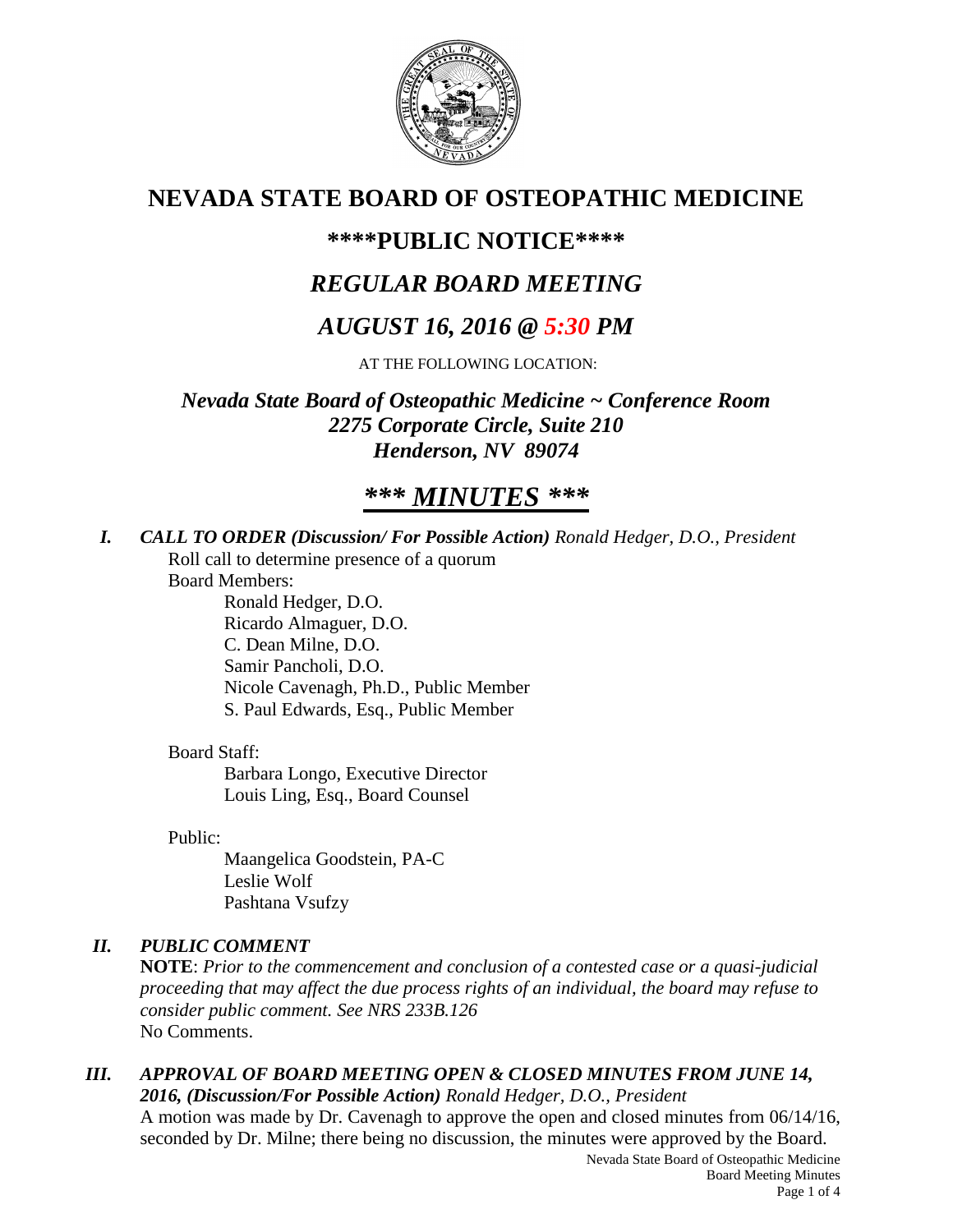## *IV. CONSENT AGENDA TO GRANT LICENSURE FOR OSTEOPATHIC PHYSICIANS & PHYSICIAN ASSISTANTS (Discussion/ For Possible Action) Ronald Hedger, D.O., President*

Under this item the Board may consider the recommendations of the Executive Director and/or President to grant licensure to the below listed applicants. The Board may remove any applicant's name from the consent motion, but may not discuss the contents of the application for licensure without the applicant present following proper notice pursuant to the open meeting law.

Consent agenda to grant FULL LICENSURE to the following applicants:

| <b>Osteopathic Physician Name</b> | <b>Specialty</b>          |
|-----------------------------------|---------------------------|
| Ruth Chan, D.O.                   | <b>Internal Medicine</b>  |
| Jason Compton, D.O.               | <b>General Surgery</b>    |
| Arjuna Cuddeback, D.O.            | <b>Orthopedic Surgery</b> |
| Gregory Ferenz, D.O.              | Neurophysiology           |
| Gerard Garwood, D.O.              | <b>Internal Medicine</b>  |
| Mason Gasper, D.O.                | Psychiatry & Neurology    |
| Angie Huxley, D.O.                | <b>Internal Medicine</b>  |
| Daniel Itano, D.O.                | <b>Family Medicine</b>    |
| Andy Jou, D.O.                    | <b>Emergency Medicine</b> |
| Lindy Lay, D.O.                   | Psychiatry                |
| Kevin Mailland, D.O.              | <b>Family Medicine</b>    |
| Micah Pullins, D.O.               | <b>Orthopedic Surgery</b> |
| Steven Robles, D.O.               | <b>Emergency Medicine</b> |
| Hannah Russell, D.O.              | Diagnostic Radiology      |
| Julie Schrader, D.O.              | <b>Forensic Pathology</b> |
| Sean Stevens, D.O.                | <b>Emergency Medicine</b> |
| Ryan Townsend, D.O.               | <b>Internal Medicine</b>  |
| Joseph Ugorji, D.O.               | Diagnostic Radiology      |
| Heather Werth, D.O.               | Anesthesiology            |
| Samuel Wright, D.O.               | <b>Emergency Medicine</b> |

#### **Special Licenses NRS.633.411**:

Chelsea Presbrey, D.O. Kingman/Sunrise

**Special Licenses NRS 633.401(1)(c):** Terry Fotre, D.O. Emergency Medicine

A motion was made by Dr. Cavenagh to approve the above licensees as listed above, seconded by Dr. Milne, there being no discussion; the licenses were approved by the Board.

## *V. +FULL LICENSURE FOR PHYSICIAN ASSISTANT MAANGELICA GOODSTEIN,*

*P.A.-C., (personal appearance), (Discussion/For Possible Action/Board may go into closed*  **session** *pursuant to NRS 241.030 to move to a closed session because the discussion will have to do with this applicant's character, alleged misconduct, professional competence, or similar items). Ronald Hedger, D.O., President*

Ms. Longo explained that the Board requested PA Goodstein's appearance tonight as we understood she was working with Dr. Klausner's office from 2012 under the supervision of an M.D. When the M.D. left the practice, PA Goodstein stayed on under Dr. Klausner's supervision without having a license with this Board. Dr. Hedger explained that she needed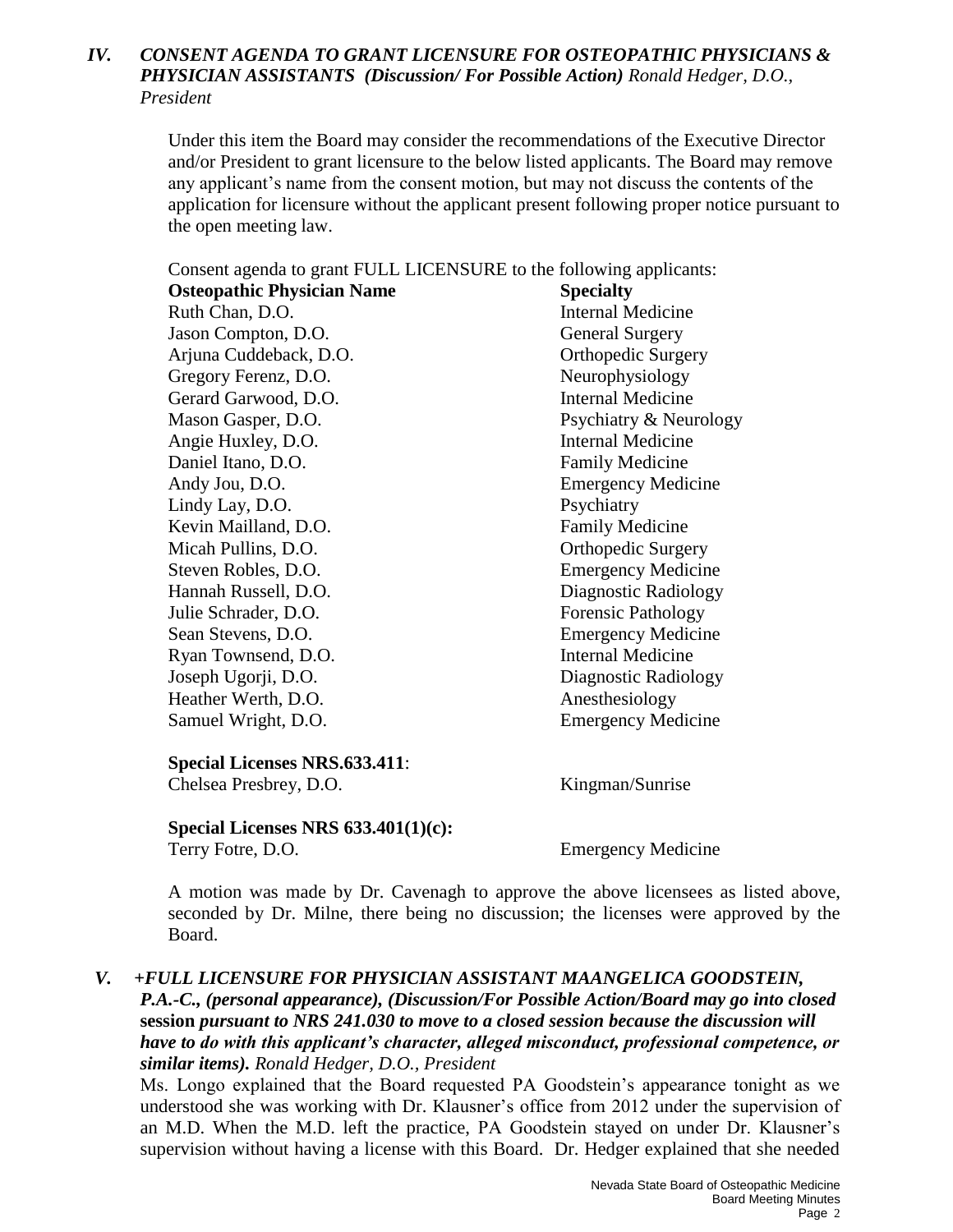to understand the statutes regarding licensing. PA Goodstein explained that she was not aware of the difference between New York, in which she was licensed and only needed one license to work for MDs and DOs, and Nevada, where there are two separate boards. A motion was made by Dr. Hedger made a motion to approve licensure for PA Goodstein, seconded by Dr. Milne, there being no discussion; the license was approved by the Board.

### *VI. + CONSIDERATION/APPROVAL OF SETTLEMENT AGREEMENT AND ORDER REGARDING ROBERT TOLEDO, D.O., IBM NICOLE CAVENAGH, Ph.D., (Discussion/For Possible Action/Board may go into closed* **session** *pursuant to NRS 241.030 to move to a closed session because the discussion will have to do with this applicant's character, alleged misconduct, professional competence, or similar items). Ronald Hedger, D.O., President*

Mr. Edwards recused himself from this agenda item. Ms. Longo explained the changes made to the original settlement agreement. Mr. Ling explained the settlement agreement. A motion was made by Dr. Milne to approve the settlement agreement, seconded by Dr. Almaguer; there being some discussion, the settlement agreement was approved by Dr. Hedger, Dr. Milne, and Dr. Almaguer with Dr. Pancholi opposed. The motion passed. The IBM and Mr. Edwards were recused from voting.

### *VII. CONSIDERATION/ APPROVAL OF ORDER FOR MODIFICATION OF PAYMENT PLAN Re: JACQUELINE LEVENTHAL, D.O., IBM SAMIR PANCHOLI, D.O., (Discussion/For Possible Action) Ronald Hedger, D.O., President*

Ms. Longo explained the agreement and explained that Dr. Leventhal has asked the Board to extend her payment plan as she is unable to pay the full balance by the October date. We ask the Board to agree to modify her original settlement agreement so that her payments are extended another eight months. A motion was made by Dr. Cavenagh to approve the modification of the payment plan for the original settlement agreement, seconded by Mr. Edwards; there being no discussion, the modification of payments was approved. The IBM was recused from voting.

### *VIII. CONSIDERATION/ACTION TO GRANT THE ISSUANCE OF COST OF LIVING INCREASE TO STAFF EFFECTIVE JULY 1, 2016, (Discussion/For Possible Action) Ronald Hedger, D.O., President*

Dr. Hedger explained the cost of living increase of 2% for each employee which is approximately \$4,500 per year increase to the Board. A motion was made by Dr. Almaguer, seconded by Dr. Cavenagh, and approved by the Board to be effective as of July 1, 2016.

# *IX. EXECUTIVE DIRECTOR'S REPORT*

- a. Compilation Statement –Financial-Budget-Bank CDs Two small CDs at Bank of the West were closed and started a new one at Wells Fargo.
- b. Licensing CME Changes.
- c. Interstate Medical Licensure Compact Update
- d. Governor Prescription Drug Meeting
- e. Unsolicited Reports- AB 459
- *f.* FSMB 2017 Visit

### *X. LEGAL REPORT (Discussion/Action) by Louis Ling, Board Counsel and/or Sophia Long, Deputy Attorney General*

Mr. Ling commented that that the Board won the Orr case with the  $9<sup>th</sup>$  Circuit. Mr. Ling explained that he would be filing a motion for our fees and costs and the attorney's fees.

## *XI. ITEMS FOR FUTURE DISCUSSION/ACTION/UPCOMING AGENDA* No Comments.